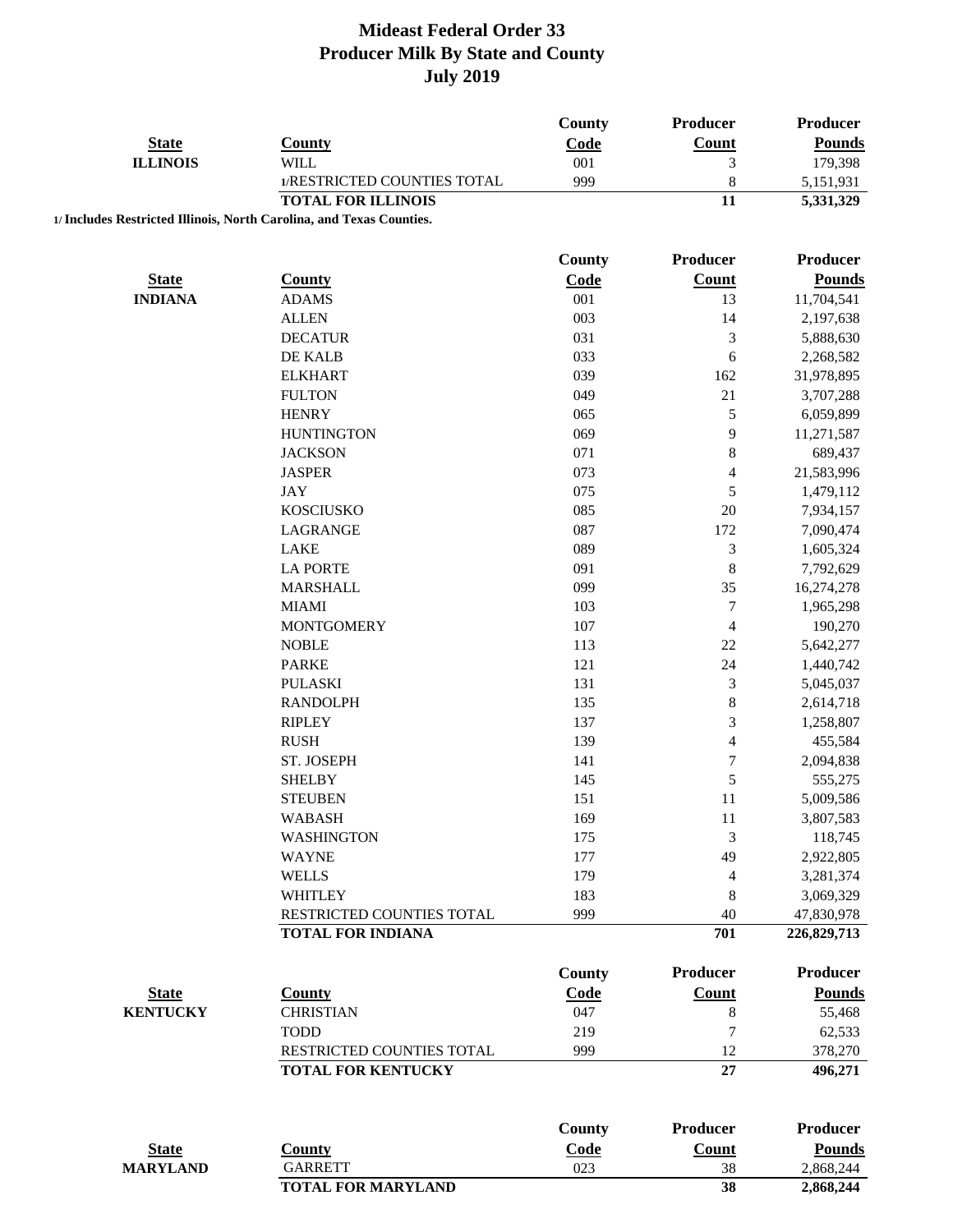|                 |                    | County | Producer                 | <b>Producer</b> |
|-----------------|--------------------|--------|--------------------------|-----------------|
| <b>State</b>    | <b>County</b>      | Code   | <b>Count</b>             | <b>Pounds</b>   |
| <b>MICHIGAN</b> | <b>ALCONA</b>      | 001    | 3                        | 1,193,129       |
|                 | <b>ALGER</b>       | 003    | $\overline{\mathcal{L}}$ | 378,521         |
|                 | <b>ALLEGAN</b>     | 005    | 41                       | 37,267,636      |
|                 | <b>ALPENA</b>      | 007    | 17                       | 4,702,049       |
|                 | <b>ARENAC</b>      | 011    | 18                       | 9,836,240       |
|                 | <b>BARRY</b>       | 015    | 21                       | 32,188,410      |
|                 | <b>BAY</b>         | 017    | 5                        | 1,614,307       |
|                 | <b>BERRIEN</b>     | 021    | 6                        | 2,552,206       |
|                 | <b>BRANCH</b>      | 023    | $8\,$                    | 5,183,691       |
|                 | <b>CALHOUN</b>     | 025    | 19                       | 14,120,952      |
|                 | CASS               | 027    | $\mathfrak{Z}$           | 171,942         |
|                 | <b>CHARLEVOIX</b>  | 029    | $\overline{\mathbf{4}}$  | 919,915         |
|                 | <b>CHIPPEWA</b>    | 033    | 5                        | 504,278         |
|                 | <b>CLARE</b>       | 035    | 16                       | 4,381,819       |
|                 | <b>CLINTON</b>     | 037    | 40                       | 73,629,059      |
|                 | <b>DELTA</b>       | 041    | 3                        | 239,654         |
|                 | <b>EATON</b>       | 045    | 18                       | 1,947,804       |
|                 | <b>EMMET</b>       | 047    | $\mathfrak{Z}$           | 445,955         |
|                 | <b>GENESEE</b>     | 049    | 5                        | 667,253         |
|                 | <b>GLADWIN</b>     | 051    | 5                        | 2,131,363       |
|                 | <b>GRATIOT</b>     | 057    | 31                       | 91,928,473      |
|                 | <b>HILLSDALE</b>   | 059    | 17                       | 9,760,536       |
|                 | <b>HURON</b>       | 063    | 54                       | 92,362,455      |
|                 | <b>INGHAM</b>      | 065    | $20\,$                   | 7,887,105       |
|                 | <b>IONIA</b>       | 067    | 33                       | 34,570,249      |
|                 | <b>IOSCO</b>       | 069    | 12                       | 5,421,613       |
|                 | <b>ISABELLA</b>    | 073    | 31                       | 16,817,856      |
|                 | <b>JACKSON</b>     | 075    | 15                       | 6,334,035       |
|                 | <b>KALAMAZOO</b>   | 077    | 6                        | 14,335,447      |
|                 | <b>KENT</b>        | 081    | $22\,$                   | 20,702,186      |
|                 | <b>LAPEER</b>      | 087    | 16                       | 2,663,080       |
|                 | <b>LENAWEE</b>     | 091    | 21                       | 33,519,793      |
|                 | <b>LIVINGSTON</b>  | 093    | 9                        | 4,641,027       |
|                 | <b>MACOMB</b>      | 099    | 3                        | 191,733         |
|                 | <b>MASON</b>       | 105    | 9                        | 3,697,392       |
|                 | <b>MECOSTA</b>     | 107    | 16                       | 6,929,479       |
|                 | <b>MENOMINEE</b>   | 109    | 12                       | 1,933,839       |
|                 | <b>MISSAUKEE</b>   | 113    | 36                       | 51,944,118      |
|                 | <b>MONTCALM</b>    | 117    | $44\,$                   | 19,975,529      |
|                 | <b>MONTMORENCY</b> | 119    | $\overline{4}$           | 948,799         |
|                 | <b>MUSKEGON</b>    | 121    |                          |                 |
|                 |                    | 123    | 14<br>38                 | 18,415,101      |
|                 | <b>NEWAYGO</b>     |        |                          | 20,093,994      |
|                 | <b>OCEANA</b>      | 127    | $\sqrt{6}$               | 424,961         |
|                 | <b>OGEMAW</b>      | 129    | 29                       | 13,536,127      |
|                 | <b>OSCEOLA</b>     | 133    | $28\,$                   | 22,969,027      |
|                 | <b>OSCODA</b>      | 135    | 9                        | 616,378         |
|                 | <b>OTTAWA</b>      | 139    | 46                       | 58,614,082      |
|                 | PRESQUE ISLE       | 141    | $\overline{4}$           | 798,440         |
|                 | <b>SAGINAW</b>     | 145    | 12                       | 5,405,869       |
|                 | ST. CLAIR          | 147    | 9                        | 1,670,770       |
|                 | ST. JOSEPH         | 149    | $20\,$                   | 8,116,863       |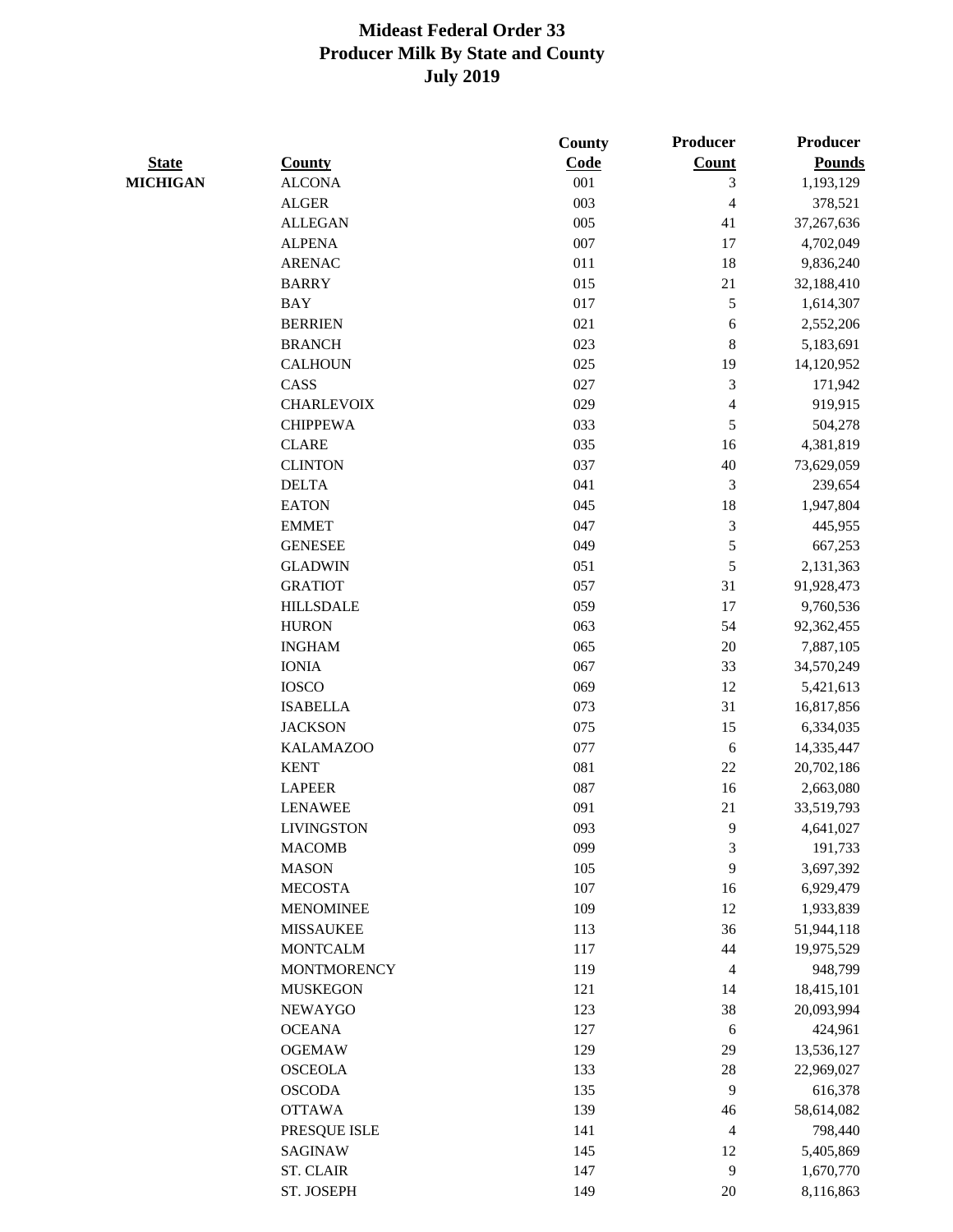|                  |                            | County     | Producer                 | <b>Producer</b> |
|------------------|----------------------------|------------|--------------------------|-----------------|
| <b>State</b>     | <b>County</b>              | Code       | Count                    | <b>Pounds</b>   |
| <b>MICHIGAN</b>  | <b>SANILAC</b>             | 151        | 65                       | 64,035,259      |
|                  | <b>SHIAWASSEE</b>          | 155        | 14                       | 4,539,001       |
|                  | <b>TUSCOLA</b>             | 157        | 29                       | 31,138,640      |
|                  | <b>VAN BUREN</b>           | 159        | 9                        | 18,341,486      |
|                  | WASHTENAW                  | 161        | 10                       | 2,750,050       |
|                  | <b>WEXFORD</b>             | 165        | 10                       | 761,623         |
|                  | RESTRICTED COUNTIES TOTAL  | 999        | 17                       | 5,098,204       |
|                  | <b>TOTAL FOR MICHIGAN</b>  |            | 1,024                    | 897,966,802     |
|                  |                            |            |                          |                 |
|                  |                            | County     | <b>Producer</b>          | <b>Producer</b> |
| <b>State</b>     | <b>County</b>              | Code       | Count                    | <b>Pounds</b>   |
| <b>MINNESOTA</b> | RESTRICTED COUNTIES TOTAL  | 999        | 8                        | 150,023         |
|                  | <b>TOTAL FOR MINNESOTA</b> |            | 8                        | 150,023         |
|                  |                            | County     | <b>Producer</b>          | <b>Producer</b> |
| <b>State</b>     | <b>County</b>              | Code       | Count                    | <b>Pounds</b>   |
| <b>NEW YORK</b>  | CATTARAUGUS                | 009        | 46                       | 19,598,276      |
|                  | <b>CHAUTAUQUA</b>          | 013        | 83                       | 24,509,865      |
|                  | <b>CHEMUNG</b>             | 015        | 3                        | 1,069,230       |
|                  | <b>ERIE</b>                | 029        | 9                        | 2,812,282       |
|                  | <b>LIVINGSTON</b>          | 051        | 5                        | 2,620,600       |
|                  | <b>STEUBEN</b>             | 101        | 10                       | 3,085,403       |
|                  | <b>WYOMING</b>             | 121        | 13                       | 28,839,773      |
|                  | RESTRICTED COUNTIES TOTAL  | 999        | 9                        | 10,555,902      |
|                  | <b>TOTAL FOR NEW YORK</b>  |            | 178                      | 93,091,331      |
|                  |                            | County     | <b>Producer</b>          | <b>Producer</b> |
| <b>State</b>     | <b>County</b>              | Code       | <b>Count</b>             | <b>Pounds</b>   |
| <b>OHIO</b>      | <b>ADAMS</b>               | 001        | 13                       | 975,052         |
|                  | <b>ALLEN</b>               | 003        | 3                        | 431,324         |
|                  | <b>ASHLAND</b>             | 005        | 44                       | 15,645,807      |
|                  | <b>ASHTABULA</b>           | 007        | 20                       | 6,532,653       |
|                  | <b>ATHENS</b>              | 009        | 4                        | 297,996         |
|                  | <b>AUGLAIZE</b>            | 011        | 29                       | 4,537,148       |
|                  | <b>BELMONT</b>             | 013        | 9                        | 809,447         |
|                  | <b>BROWN</b>               | 015        | $\boldsymbol{7}$         | 587,722         |
|                  | CARROLL                    | 019        | 20                       | 1,721,377       |
|                  | <b>CHAMPAIGN</b>           | 021        | 9                        | 1,057,220       |
|                  | <b>CLARK</b>               | 023        | $\overline{\mathcal{A}}$ | 8,527,500       |
|                  | <b>CLINTON</b>             | 027        | 5                        | 384,629         |
|                  | <b>COLUMBIANA</b>          | 029        | 62                       | 13,884,713      |
|                  | COSHOCTON                  | 031        | 24                       | 2,383,291       |
|                  | <b>CRAWFORD</b>            | 033        | $\,8$                    | 2,978,090       |
|                  |                            |            |                          |                 |
|                  | <b>DARKE</b>               | 037<br>039 | 26<br>$\overline{4}$     | 7,340,709       |
|                  | <b>DEFIANCE</b>            |            |                          | 6,029,725       |
|                  | <b>DELAWARE</b>            | 041        | $\mathfrak{Z}$           | 190,738         |
|                  | <b>FAIRFIELD</b>           | 045        | 6                        | 430,915         |
|                  | <b>FAYETTE</b>             | 047        | 4                        | 997,019         |
|                  | <b>FULTON</b>              | 051        | 5                        | 4,854,505       |
|                  | <b>GEAUGA</b>              | 055        | 35                       | 3,772,222       |
|                  | <b>GREENE</b>              | 057        | 4                        | 1,225,862       |
|                  | <b>HANCOCK</b>             | 063        | $\mathfrak{Z}$           | 1,481,546       |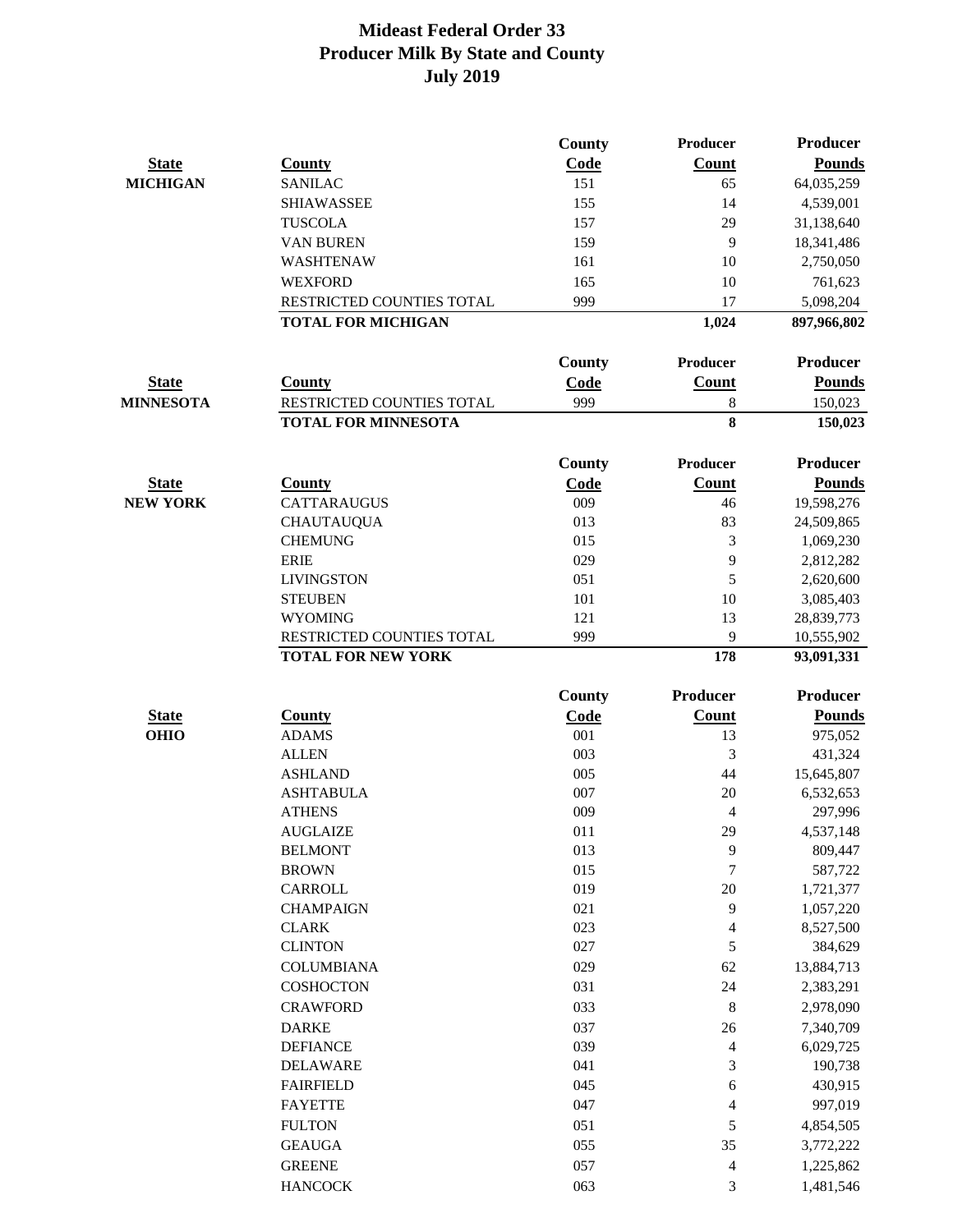|              |                           | <b>County</b> | Producer                 | <b>Producer</b> |
|--------------|---------------------------|---------------|--------------------------|-----------------|
| <b>State</b> | <b>County</b>             | Code          | Count                    | <b>Pounds</b>   |
| <b>OHIO</b>  | <b>HARDIN</b>             | 065           | 9                        | 14,993,725      |
|              | <b>HARRISON</b>           | 067           | 4                        | 364,426         |
|              | <b>HIGHLAND</b>           | 071           | 28                       | 2,542,398       |
|              | <b>HOLMES</b>             | 075           | 134                      | 13,070,637      |
|              | <b>HURON</b>              | 077           | 40                       | 6,839,868       |
|              | <b>JACKSON</b>            | 079           | $\mathfrak{Z}$           | 62,384          |
|              | <b>JEFFERSON</b>          | 081           | $\overline{7}$           | 640,684         |
|              | <b>KNOX</b>               | 083           | 26                       | 8,146,791       |
|              | <b>LICKING</b>            | 089           | $\,$ 8 $\,$              | 7,509,315       |
|              | <b>LOGAN</b>              | 091           | 26                       | 3,873,579       |
|              | <b>LORAIN</b>             | 093           | 10                       | 1,289,538       |
|              | <b>MADISON</b>            | 097           | $\sqrt{ }$               | 14,862,722      |
|              | <b>MAHONING</b>           | 099           | 23                       | 8,220,886       |
|              | <b>MEDINA</b>             | 103           | 16                       | 2,876,423       |
|              | <b>MEIGS</b>              | 105           | $\overline{\mathcal{L}}$ | 384,998         |
|              | <b>MERCER</b>             | 107           | 76                       | 24, 247, 261    |
|              | <b>MIAMI</b>              | 109           | 6                        | 474,409         |
|              | <b>MONROE</b>             | 111           | 6                        | 580,040         |
|              | <b>MORGAN</b>             | 115           | $\overline{7}$           | 1,457,284       |
|              | <b>MORROW</b>             | 117           | 8                        | 2,604,869       |
|              | <b>MUSKINGUM</b>          | 119           | 10                       | 1,039,881       |
|              | <b>PAULDING</b>           | 125           | 5                        | 16,780,558      |
|              | <b>PICKAWAY</b>           | 129           | 6                        | 3,739,364       |
|              | <b>PORTAGE</b>            | 133           | $\overline{7}$           | 2,913,826       |
|              | <b>PREBLE</b>             | 135           | $\overline{7}$           | 1,134,916       |
|              | <b>PUTNAM</b>             | 137           | 9                        | 6,517,869       |
|              | <b>RICHLAND</b>           | 139           | 105                      | 11,690,419      |
|              | <b>ROSS</b>               | 141           | 10                       | 770,415         |
|              | <b>SANDUSKY</b>           | 143           | $\overline{7}$           | 549,844         |
|              | <b>SHELBY</b>             | 149           | 31                       | 7,839,262       |
|              | <b>STARK</b>              | 151           | 55                       | 13,296,736      |
|              | <b>TRUMBULL</b>           | 155           | $20\,$                   | 4,001,148       |
|              | <b>TUSCAWARAS</b>         | 157           | 118                      | 8,151,976       |
|              | <b>UNION</b>              | 159           | 7                        | 862,825         |
|              | VAN WERT                  | 161           | $\sqrt{6}$               | 7,321,834       |
|              | <b>WASHINGTON</b>         | 167           | 13                       | 1,505,159       |
|              |                           |               | 184                      |                 |
|              | <b>WAYNE</b>              | 169           |                          | 55,247,469      |
|              | <b>WOOD</b>               | 173           | 4                        | 5,791,876       |
|              | <b>WYANDOT</b>            | 175           | 5                        | 590,122         |
|              | RESTRICTED COUNTIES TOTAL | 999           | 29                       | 27,902,081      |
|              | <b>TOTAL FOR OHIO</b>     |               | 1,437                    | 379,767,027     |
|              |                           | <b>County</b> | <b>Producer</b>          | <b>Producer</b> |
| <b>State</b> | <b>County</b>             | Code          | Count                    | <b>Pounds</b>   |
| PENNSYLVANIA | <b>ARMSTRONG</b>          | 005           | 16                       | 2,892,975       |
|              | <b>BEAVER</b>             | 007           | 18                       | 1,000,039       |
|              | <b>BRADFORD</b>           | 015           | 9                        | 1,334,387       |
|              | <b>BUTLER</b>             | 019           | 22                       | 3,162,680       |
|              | <b>CAMBRIA</b>            | 021           | $\boldsymbol{7}$         | 1,751,310       |
|              | <b>CENTRE</b>             | 027           | 7                        | 505,245         |
|              | <b>CLARION</b>            | 031           | 19                       | 2,358,074       |

CLEARFIELD 033 10 869,089 CLINTON 035 9 44,765